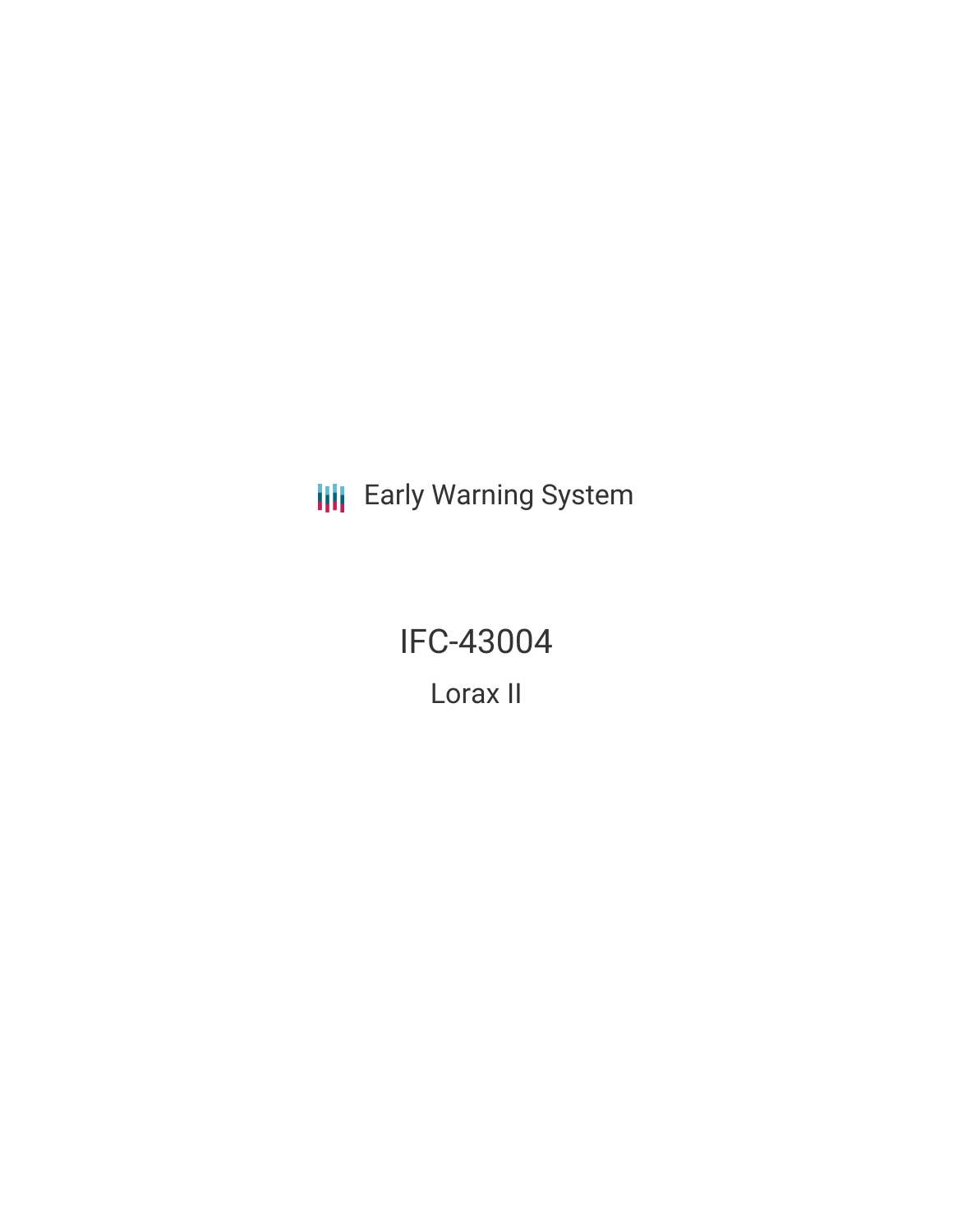# **Quick Facts**

| <b>Countries</b>               | Egypt                                   |
|--------------------------------|-----------------------------------------|
| <b>Financial Institutions</b>  | International Finance Corporation (IFC) |
| <b>Status</b>                  | Proposed                                |
| <b>Bank Risk Rating</b>        | U                                       |
| <b>Voting Date</b>             | 2019-12-06                              |
| <b>Borrower</b>                | LCP FUND II L.P.                        |
| <b>Sectors</b>                 | Finance                                 |
| <b>Investment Type(s)</b>      | Equity                                  |
| <b>Investment Amount (USD)</b> | \$25.00 million                         |
| <b>Project Cost (USD)</b>      | \$250.00 million                        |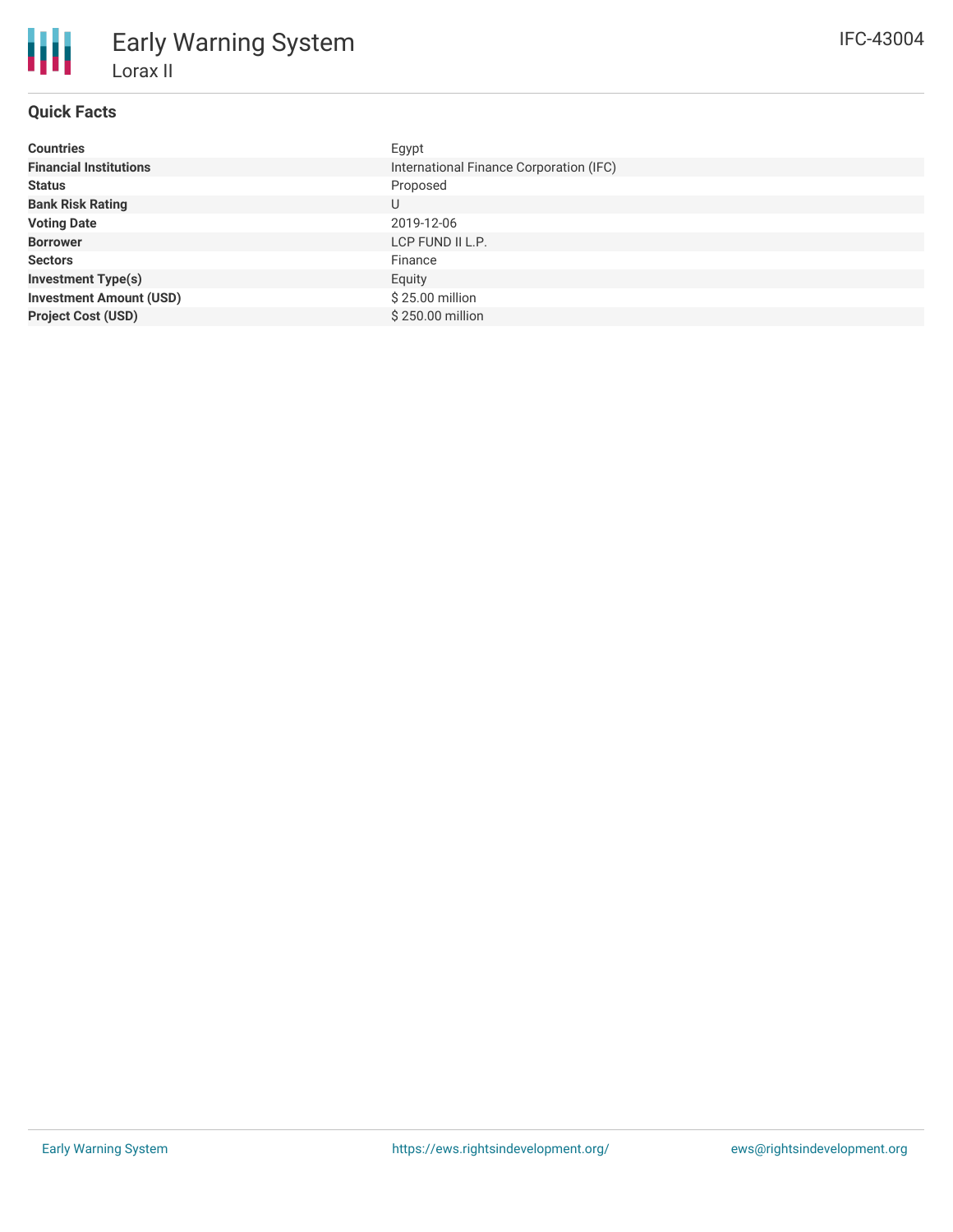

### **Project Description**

According to bank documents, the proposed project is an equity investment of up to US\$25 million in LCP Fund II, L.P., a closed-end private equity fund targeting to raise US\$250 million to invest in mid-cap companies with strong management teams and growth potential in Egypt and up to 20% in the other countries in the Middle East and North Africa.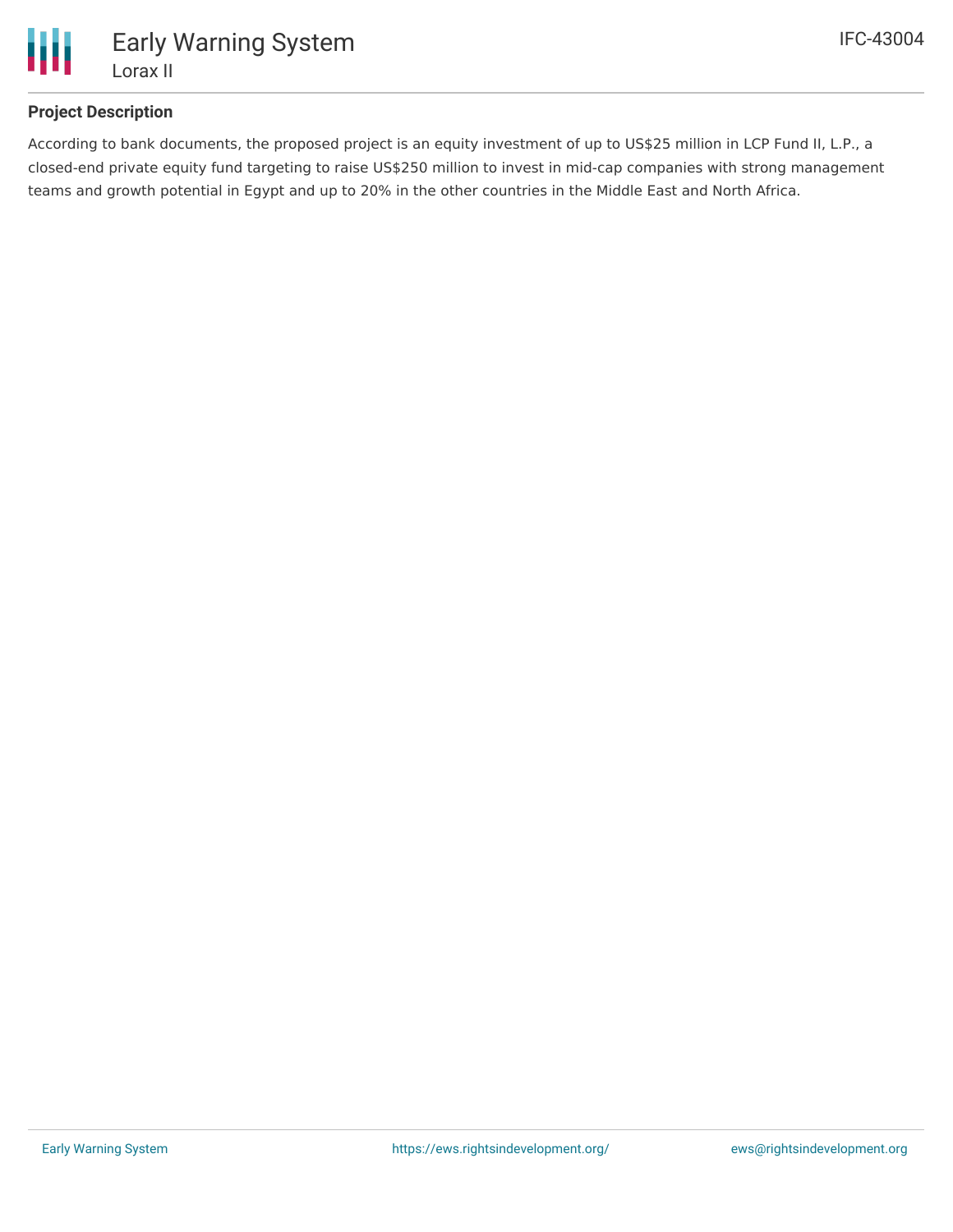#### **Investment Description**

• International Finance Corporation (IFC)

#### **Financial Intermediary**

Financial Intermediary: A commercial bank or financial institution that receives funds from a development bank. A financial intermediary then lends these funds to their clients (private actors) in the form of loans, bonds, guarantees and equity shares. Financial intermediaries include insurance, pension and equity funds. The direct financial relationship is between the development bank and the financial intermediary.

Lorax Capital [Partners](file:///actor/2438/) (Financial Intermediary)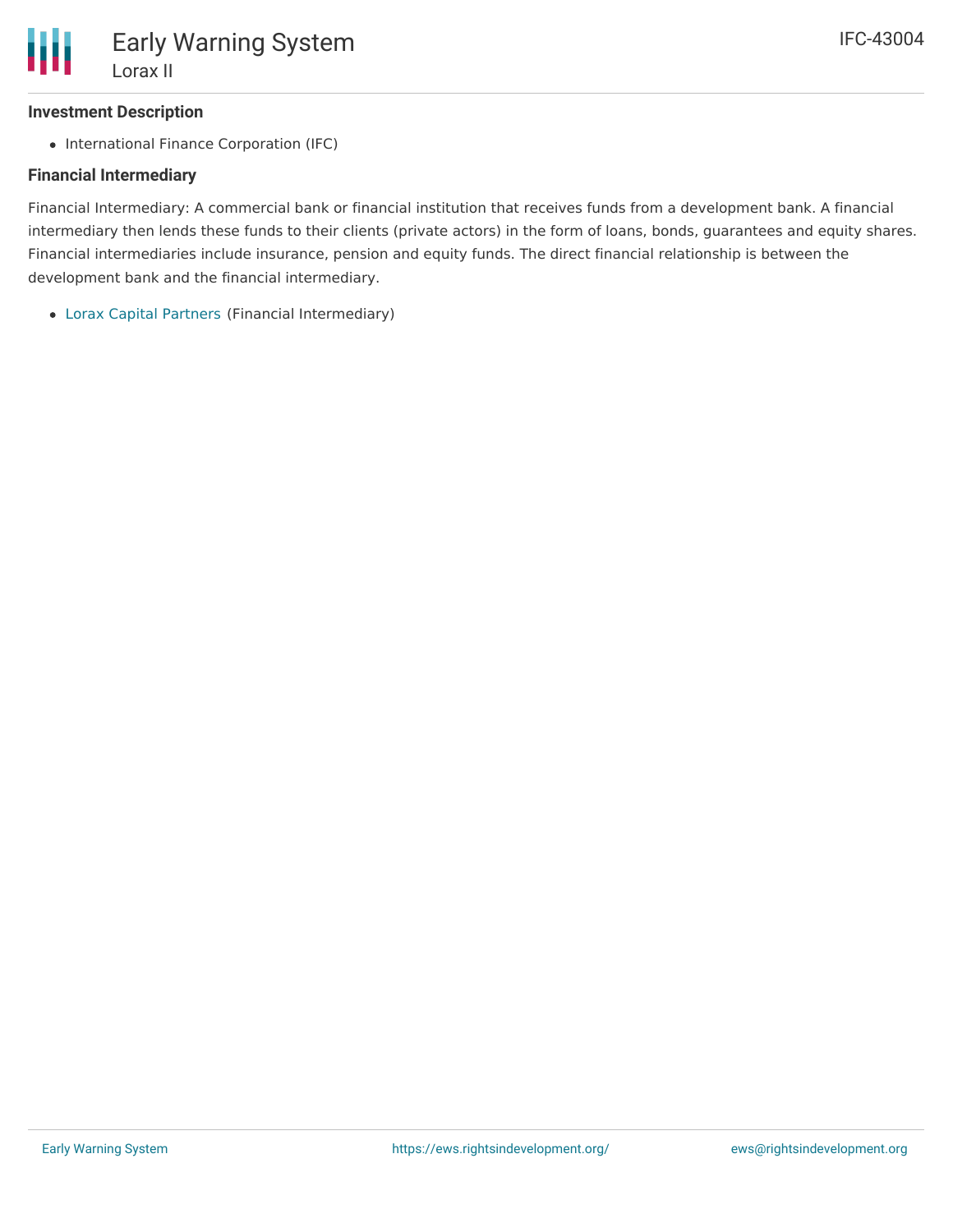

#### **Private Actors Description**

The Fund will be sponsored and managed by Lorax Capital Partners, a Cairo based investment advisor.